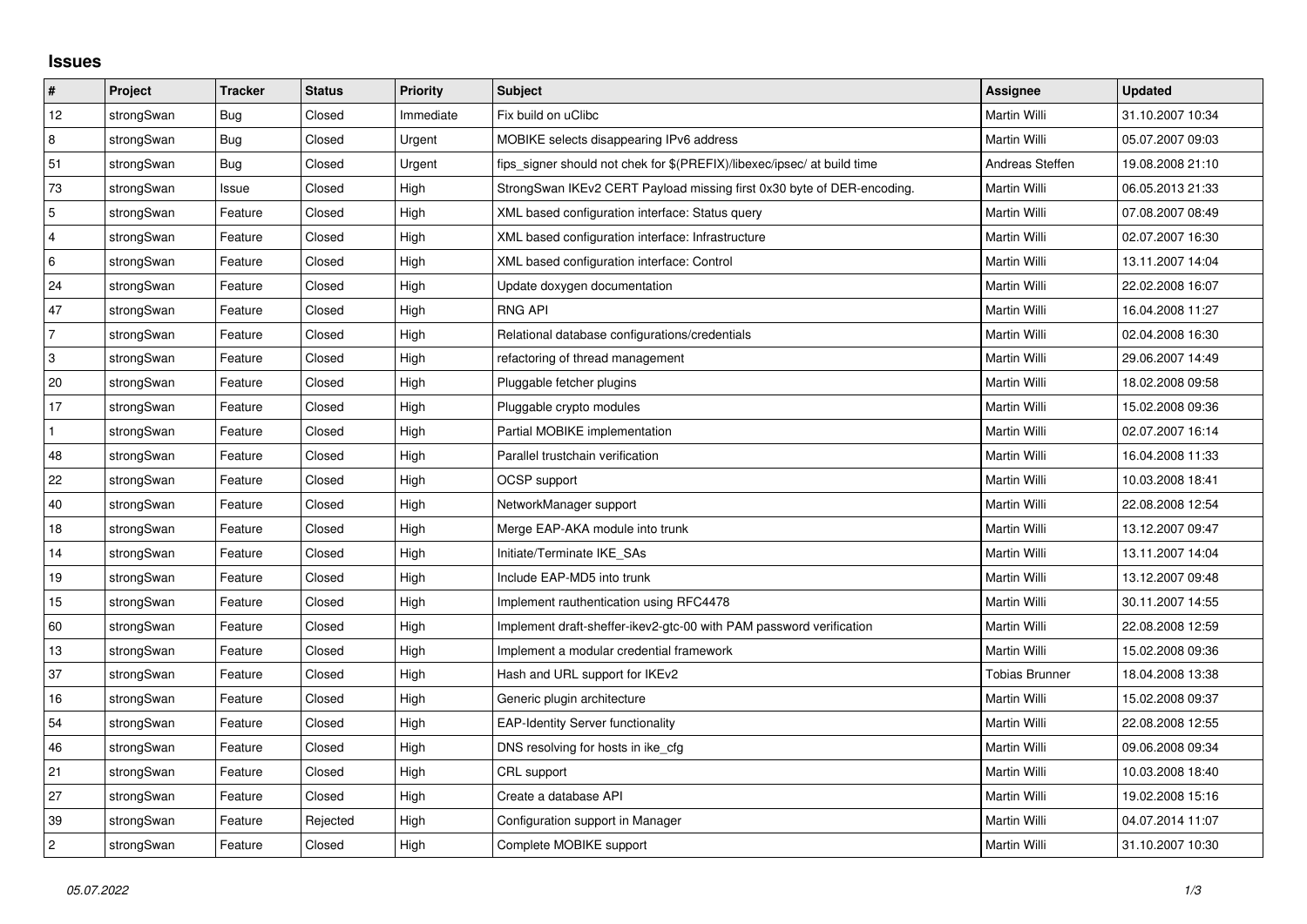| #   | Project    | <b>Tracker</b> | <b>Status</b> | <b>Priority</b> | Subject                                                                     | Assignee              | <b>Updated</b>   |
|-----|------------|----------------|---------------|-----------------|-----------------------------------------------------------------------------|-----------------------|------------------|
| 41  | strongSwan | Feature        | Closed        | High            | CFG attribute provider framework                                            | Martin Willi          | 16.04.2008 11:24 |
| 42  | strongSwan | Feature        | Closed        | High            | CFG attribute handler framework                                             | Martin Willi          | 28.04.2009 10:23 |
| 30  | strongSwan | Feature        | Closed        | High            | Certificate caching                                                         | Martin Willi          | 02.04.2008 14:50 |
| 25  | strongSwan | Feature        | Closed        | High            | alternative crypto implementation                                           | <b>Martin Willi</b>   | 31.05.2008 09:49 |
| 59  | strongSwan | Feature        | Closed        | High            | Add additinal signal dependent parameter to bus                             | Martin Willi          | 29.07.2008 11:04 |
| 79  | strongSwan | <b>Bug</b>     | Closed        | High            | Windows 7 sometimes fails to verify RSA signatures done by gcrypt           | Martin Willi          | 30.06.2009 12:22 |
| 61  | strongSwan | Bug            | Closed        | High            | When recovering from DPD, firewall rules aren't added as necessary          | Andreas Steffen       | 06.05.2013 21:43 |
| 36  | strongSwan | <b>Bug</b>     | Closed        | High            | strongswan-4.2.0 does not compile with uclibe                               | Martin Willi          | 04.04.2008 13:51 |
| 49  | strongSwan | <b>Bug</b>     | Closed        | High            | starter log directly to terminal                                            | Martin Willi          | 30.04.2009 10:18 |
| 11  | strongSwan | Bug            | Closed        | High            | Show IKE_SA status overview                                                 | Martin Willi          | 31.10.2007 10:29 |
| 26  | strongSwan | <b>Bug</b>     | Closed        | High            | Port all tools to new crypto/credential APIs                                | Martin Willi          | 21.03.2008 18:04 |
| 50  | strongSwan | Bug            | Closed        | High            | plutostderrlog option missing                                               | Martin Willi          | 11.05.2008 10:10 |
| 56  | strongSwan | Bug            | Closed        | High            | New interface for EAP-SIM backend                                           | Martin Willi          | 24.10.2008 10:23 |
| 64  | strongSwan | Bug            | Closed        | High            | MOBIKE with changed NAT mappings                                            | Martin Willi          | 08.10.2008 14:21 |
| 43  | strongSwan | <b>Bug</b>     | Closed        | High            | missing certificate_identity in SQL database causes segfault                | Martin Willi          | 07.04.2008 10:08 |
| 52  | strongSwan | <b>Bug</b>     | Closed        | High            | Migrate ESP sequence number in update_sa                                    | <b>Tobias Brunner</b> | 25.06.2008 08:40 |
| 65  | strongSwan | <b>Bug</b>     | Closed        | High            | Many UML tests fail                                                         | Andreas Steffen       | 07.10.2008 07:09 |
| 70  | strongSwan | Bug            | Closed        | High            | IP <sub>v6</sub>                                                            | Andreas Steffen       | 21.02.2009 11:09 |
| 71  | strongSwan | Bug            | Closed        | High            | Improved Acquire handling                                                   | Martin Willi          | 20.05.2009 11:54 |
| 55  | strongSwan | Bug            | Closed        | High            | Implement SHA512/384/256 HMAC with proper truncation in kernel              | Martin Willi          | 03.12.2009 11:41 |
| 32  | strongSwan | Bug            | Closed        | High            | ikev2/rw-no-idr scenario fails                                              | Martin Willi          | 19.03.2008 11:13 |
| 31  | strongSwan | Bug            | Closed        | High            | ikev2/rw-eap-aka-rsa scenario fails                                         | Martin Willi          | 19.03.2008 15:25 |
| 35  | strongSwan | Bug            | Closed        | High            | ikev2/ocsp-no-signer-cert scenario segfaults                                | Martin Willi          | 02.04.2008 09:45 |
| 34  | strongSwan | <b>Bug</b>     | Closed        | High            | ikev2/multi-level-ca-loop segfaults                                         | Martin Willi          | 31.03.2008 09:19 |
| 33  | strongSwan | Bug            | Closed        | High            | ikev2/crl-revoked scenario broken                                           | Martin Willi          | 19.03.2008 19:02 |
| 45  | strongSwan | Bug            | Closed        | High            | Failure to open SQLite database crashes charon                              | Martin Willi          | 07.04.2008 09:16 |
| 10  | strongSwan | Bug            | Closed        | High            | distribution cannot be built because logout.cs template is missing in trunk | Martin Willi          | 18.09.2007 07:43 |
| 68  | strongSwan | Issue          | Closed        | Normal          | ipsec pool - unknown IPSec command                                          | Martin Willi          | 06.05.2013 21:35 |
| 129 | strongSwan | Feature        | Assigned      | Normal          | Relations between ike/child/peer cfg                                        | Martin Willi          | 06.02.2012 10:50 |
| 128 | strongSwan | Feature        | Closed        | Normal          | Plugin dependencies                                                         | Martin Willi          | 06.02.2012 10:51 |
| 57  | strongSwan | Feature        | Closed        | Normal          | new pluto connection option: verify_identifier                              | Andreas Steffen       | 25.07.2013 10:07 |
| 78  | strongSwan | Feature        | Closed        | Normal          | Integrity tester for libstrongswan and all plugins.                         | Martin Willi          | 27.06.2009 16:19 |
| 69  | strongSwan | Feature        | Closed        | Normal          | Improve scheduler performance                                               | <b>Tobias Brunner</b> | 04.12.2008 17:03 |